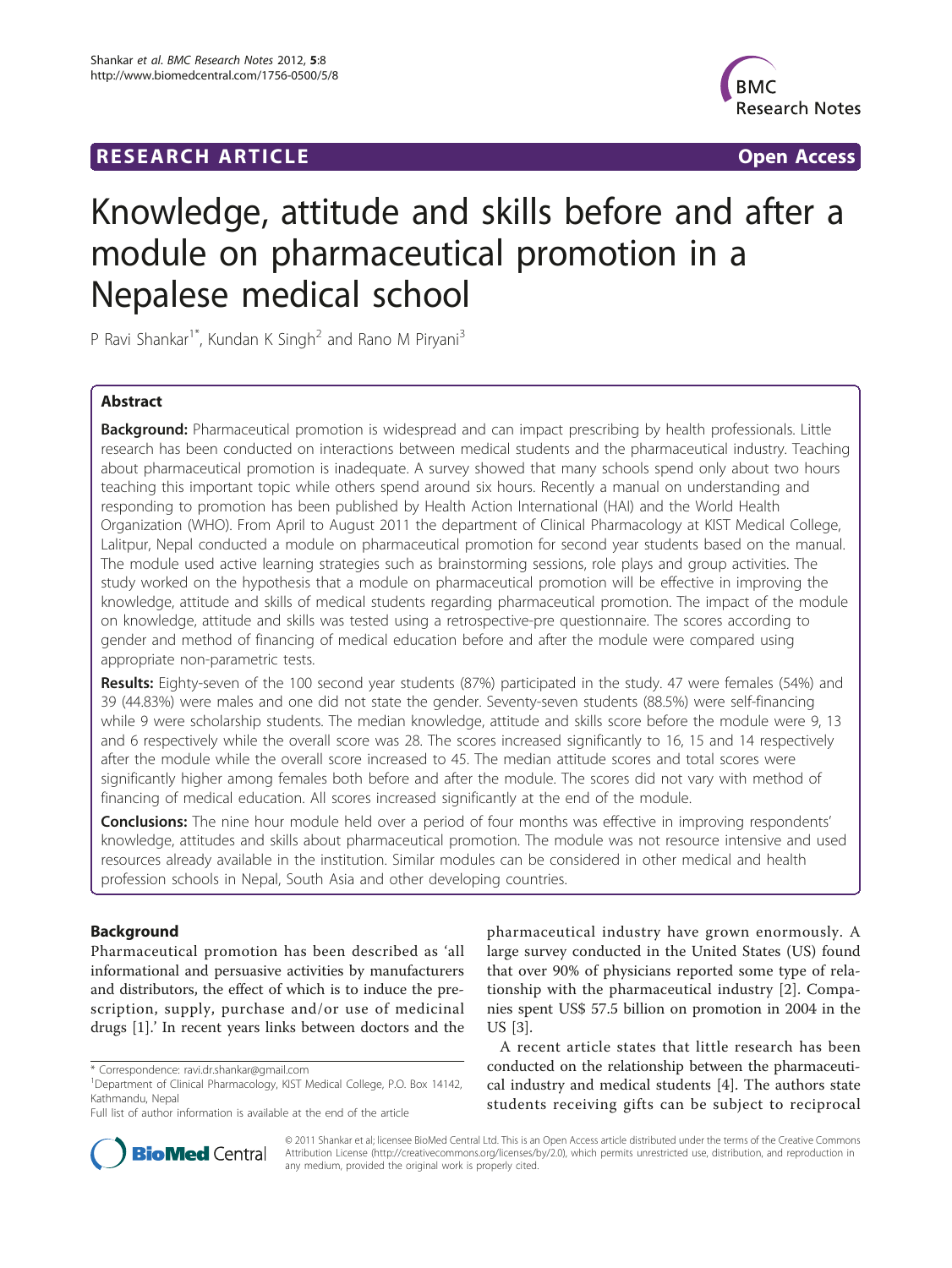obligations which can bias their future prescribing. Medical educators, the authors believe, have a duty to protect students from industry influence. A survey conducted in 2005 showed that although many medical and pharmacy schools around the world included pharmaceutical promotion in their curriculum, many spent less than a day and most devoted only one or two hours on this important topic [[5](#page-5-0)]. The manual developed by the World Health Organization (WHO) and Health Action International (HAI) recently on 'Understanding and responding to pharmaceutical promotion' [\[6](#page-5-0)] serves as a companion module to the WHO book 'Guide to good prescribing' and will assist teachers to teach students about promotion.

The department of Clinical Pharmacology at KIST Medical College (KISTMC) has the objective of teaching students to use essential medicines rationally. During practical sessions conducted in small groups students learn about essential medicines, analyzing prescriptions, selecting P-drugs, communicating with simulated patients, solving clinical problems, learning about reporting adverse drug reactions and critically analyzing pharmaceutical promotion [[7\]](#page-5-0). Promotional activities are increasing in Nepal and medical conferences are supported by the industry [[8](#page-5-0)]. Industry also sponsors student events. Among the events sponsored are welcome programs for fresh batches of students, farewell parties of the final batch and informal student get togethers. Sponsorship is usually in the form of financial support for the events. We conducted a module on promotion based on the WHO and HAI manual, building on the topics covered during the pharmacology practical classes. We decided to test the impact of the module on knowledge, attitude and skills of participants using the retrospective pre then post design questionnaire. This is a popular method to assess learners' self-reported changes in different domains, takes little time, is minimally intrusive and avoids pre-test sensitivity and response shift bias [[9,10\]](#page-5-0). In this method information is collected only once, at the end of the program. The participants are asked to rate their knowledge, attitude, skill, behavior at the end of the program and then reflect back and rate those same qualities before participating in the program.

The hypothesis of the study was: A module on pharmaceutical promotion will be effective in improving the knowledge, attitude and skills of medical students regarding pharmaceutical promotion.

The present study was carried out with the following objectives:

a To obtain participants' perceptions about their knowledge, attitude and skills related to pharmaceutical promotion before and after the promotion module

b To compare the scores according to gender and method of financing of medical education and

c To compare scores before and after the module.

## Methods

The module titled 'The Skeptic Doctor' was held on Mondays during early clinical exposure from April to early August 2011. The 100 students of the 2009 batch were divided into two batches of 50 students each; two parallel sessions were held on alternate Mondays from 8 05-9 10 am. The batches were further divided into small groups of 10 students each; each batch being further subdivided into five small groups of 10 students. Facilitator presentations, case scenarios, brain storming sessions, group activities and role plays were the teaching/ learning methods/strategies used. The module was developed based on the book 'Understanding and responding to pharmaceutical promotion.' Two of the authors, PRS and RMP acted as facilitators for the small group sessions. Students facilitated some of the sessions under the guidance and supervision of the faculty. The topics addressed during the facilitator presentations included 'Tension between health and commercial aims', ' Analyzing advertisements in medical journals concentrating on text, pictures, tables and graphs', 'Medical representatives', 'Medical students and the pharmaceutical industry', 'Independent sources of medicine information' and 'Evaluating the quality of health information on the internet'. The case scenarios and group activities dealt with criteria for assessing the quality of health information on the internet, reasons why doctors should carefully consider whether or not to accept free drug samples, students being offered sponsorship and gifts by the pharmaceutical industry, analyzing pharmaceutical advertisements in medical journals, analyzing advertisements directed at consumers in television, analyzing company sponsored internet blogs. The role plays dealt with a medical representative (MR) promoting a medicine to a doctor and the onlookers critically analyzing the presentation using a checklist and issues linked with industry-doctor relationship. In a parallel session, the other batch engaged with assignments and group exercises based on the manual under the supervision and guidance of the author KKS.

The sessions conducted were 'Promotion of medicines and public health', 'Techniques that influence the use of medicines', 'Analyzing pharmaceutical advertisements in medical journals', 'Pharmaceutical sales representatives', 'Promotion to consumers', 'Students and the pharmaceutical industry', and 'Using unbiased prescribing information'. Students critically analyzed offers by the pharmaceutical industry to promote different student events and supply free textbooks and other study equipment. They also developed criteria to assess the quality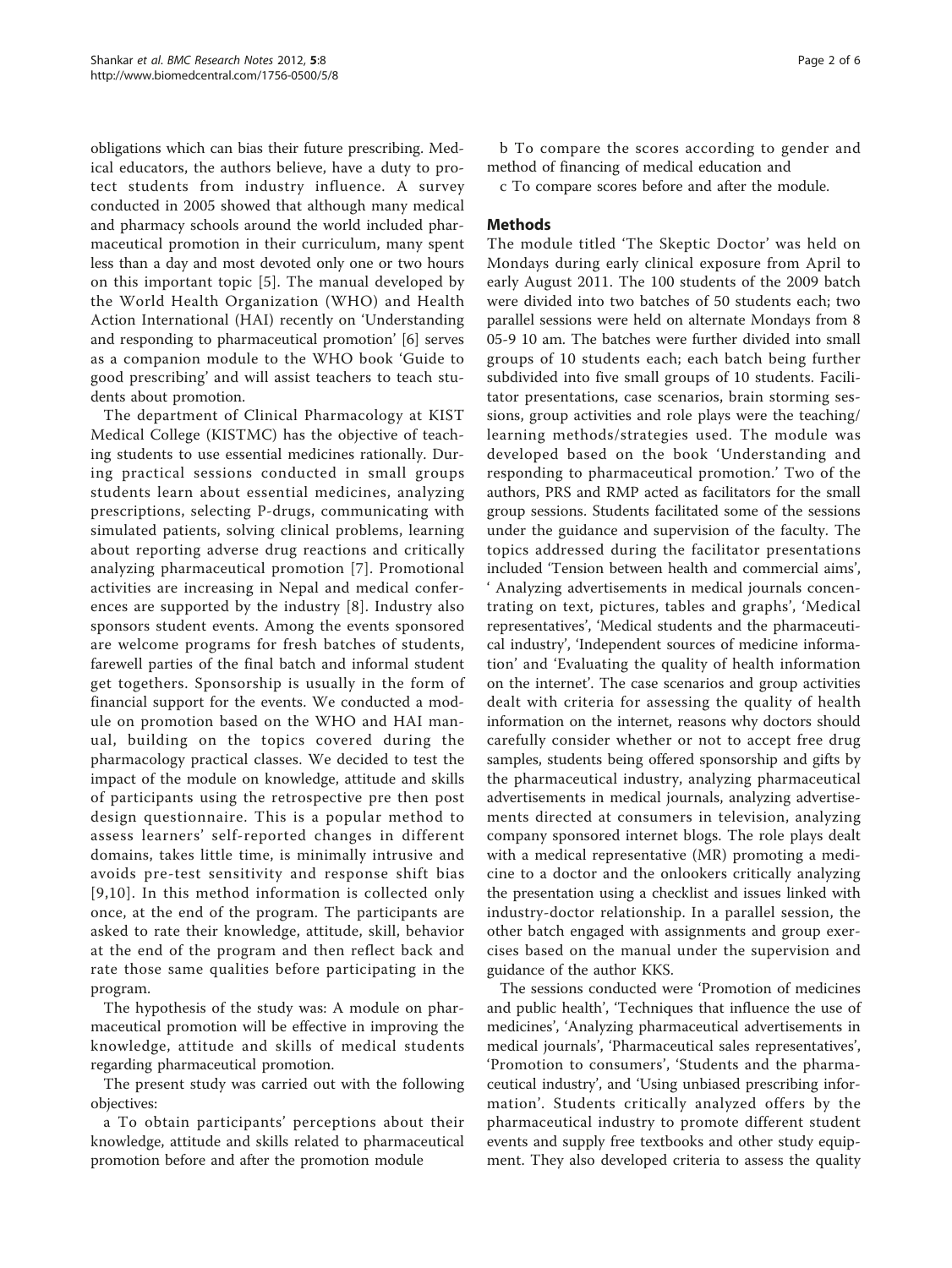of health websites on the internet. Facilitator inputs were followed by discussion in each session. The criteria developed by the French drug bulletin 'La revue Prescrire' to analyze information provided by MRs was used to critically analyze role plays. Ethical issues concerning the relationship between pharmaceutical companies and doctors were explored using role plays.

Participant perception about the influence of the module on knowledge, attitude and skills was measured using a retrospective pre questionnaire developed by the authors. The study was approved by the Institutional Review Board of KIST Medical College. The statements to be included in the questionnaire were developed based on points covered during the module and highlighted in the manual after discussion among the authors. The questionnaire was pilot tested for comprehensibility among three third year students. The retrospective pre questionnaire used is shown as an additional file [1.](#page-5-0) Gender and method of financing of medical education were noted. Differences in scores according to gender have been noted by the authors in previous studies. The college admits two categories of students - (i) scholarship students selected on the basis of ranks obtained in an entrance examination conducted by Ministry of Education and (ii) self-financing students who have to pass (obtaining 50% marks) in an examination conducted by the University. Scholarship students are on the whole stronger academically than self-financing ones. Scores were allotted to various categories. The three categories for 'Knowledge' were 'No idea', 'Have a vague idea' and 'Clear idea'. The score for 'No idea' was 1, 2 for 'Have a vague idea', and 3 for 'Clear idea'. Six areas were explored under the heading 'Knowledge', giving a total score of 18.

For 'Attitudes' respondents' agreement with a set of five statements was explored using a Likert-type scale. The scores were:  $5 =$  strongly agree,  $4 =$  agree,  $3 =$  no opinion,  $2 =$  disagree and  $1 =$  strongly disagree with the statement. The scores were reversed for negative statements. The scores for five statements were added to obtain the total 'Attitude' score. The maximum possible score was 25.

Five sets of 'Skills' were studied. For each skill the respondent was given the following choices: 'he/she was not confident', 'somewhat confident', 'very confident' in performing the skill and 'will be able to do independently in future'. These were given the scores 1, 2, 3 and 4 respectively. The total skills score was calculated adding the scores of the five skills. The maximum score was 20.

The total scores before and after the module was obtained by adding the 'Knowledge', 'Attitude' and 'Skills' scores. The maximum total score was 63. The median total 'Knowledge', 'Attitude', 'Skills', overall scores, and interquartile range were calculated. The data was analyzed using SPSS version 17 for Windows. One sample Kolmogorov-Smirnov test was used to determine the normality of the variables. Most variables were found not to follow a normal distribution and hence non-parametric tests were used. Median scores were compared according to gender and method of financing of medical education before and after the module, using the Mann-Whitney test. Median scores before and after the module were compared using the Wilcoxon signed ranks test. A p value less than 0.05 was taken as statistically significant.

## Results

Eighty-seven of the 100 second year students (87%) participated in the study. Forty-seven were female (54%) and 39 (44.83%) were male. Seventy-seven (88.5%) were self-financing while nine were scholarship students. One respondent each did not mention their gender and method of financing of medical education.

The median (interquartile range) Knowledge, Attitude and Skills scores before the module were 9 (3), 13 (3) and 6 (2) respectively. The maximum scores were 18, 25 and 20 respectively. The median total score before the module was 28 (6) [maximum score 63]. The median (interquartile range) Knowledge, Attitude and Skills scores after the module were  $16(2)$ ,  $15(4)$  and  $14(5)$ respectively. The median total score after the module was 45 (8). The knowledge scores for the topics 'Techniques used to promote medicines', 'Using unbiased information about drugs' and 'Physician-industry relationship' was 1 before the module. Median 'Knowledge' scores of all topics after the module were 3. The 'Attitude' scores for statements about 'accepting a pen from a drug company', 'the primary objective of the industry being to sell drugs' and about 'the benefits of seeing MRs' were low before the module. Scores increased after the module. The median 'Skills' scores for analyzing drug information, analyzing MR presentations, using statistics in critical appraisal, using independent information sources and educating consumers about promotion were 1 at the beginning of the module. The scores increased to 3 for analyzing drug information, MR presentations, and educating consumers. Scores were 2 for the other skills. Table [1](#page-3-0) shows the 'Knowledge', 'Attitude' and 'Skills' scores as noted by the participants at the beginning of the module. The median attitude and total scores were significantly higher among female students. There were no differences in scores according to method of financing of medical education. Table [2](#page-3-0) shows the 'Knowledge', 'Attitude' and 'Skills' scores as noted by the participants on completion of the module. The median and total 'Attitude' scores continued to be significantly higher among female students.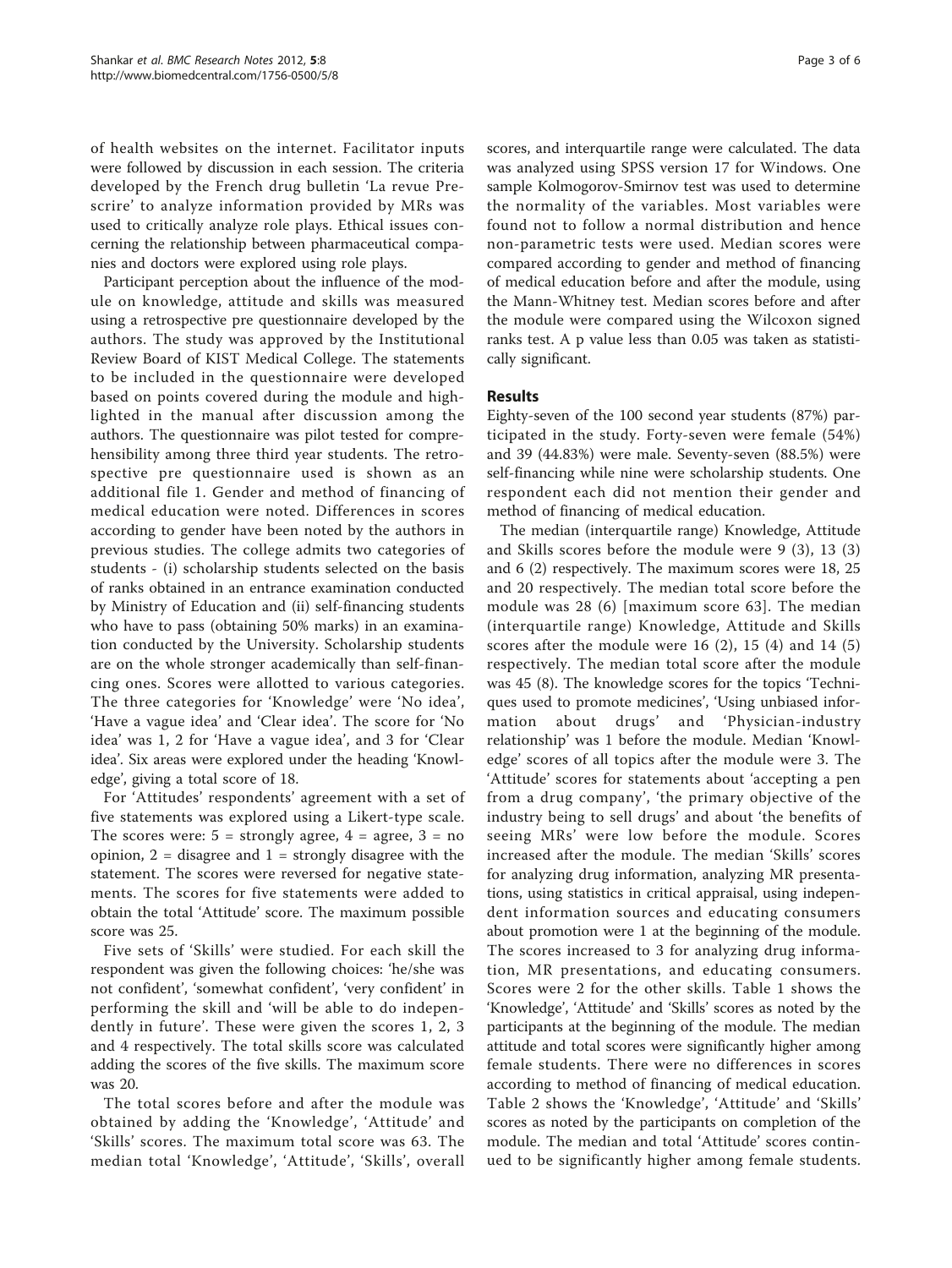| <b>Characteristics</b> |                           | Median knowledge score<br>(Interquartile range)<br>(Maximum 18) | Median attitude score<br>(Interquartile range)<br>(Maximum 25) | Median skills score<br>(Interquartile range)<br>(Maximum 20) | Median total score<br>(Interquartlie range)<br>(Maximum 63) |
|------------------------|---------------------------|-----------------------------------------------------------------|----------------------------------------------------------------|--------------------------------------------------------------|-------------------------------------------------------------|
| Gender                 | Male                      | 9(3)                                                            | 11(4)                                                          | 6(2)                                                         | 27(5)                                                       |
|                        | Female $9(2)$             |                                                                 | 13(2)                                                          | 6(2)                                                         | 28(5)                                                       |
|                        | P value 0.784             |                                                                 | < 0.001                                                        | 0.612                                                        | 0.038                                                       |
| Method of<br>financing | Self                      | 9(3)                                                            | 13(3)                                                          | 8(2)                                                         | 28(5.5)                                                     |
|                        | Scholar- $9(2.5)$<br>ship |                                                                 | 11(4)                                                          | 7(3.5)                                                       | 29(7.5)                                                     |
|                        | P value $0.920$           |                                                                 | 0.381                                                          | 0.303                                                        | 0.566                                                       |

<span id="page-3-0"></span>Table 1 Knowledge, attitude and skills of participants at the beginning of the module on pharmaceutical promotion according to gender and method of financing of medical education

There were no differences in scores according to method of financing of medical education.

Table [3](#page-4-0) compares the median 'Knowledge', 'Attitude', 'Skills' and total scores at the beginning and end of the module. The scores were significantly higher at the end of the module.

### Discussion

All categories of scores and the total score increased significantly at the end of the module. Certain categories of scores varied according to gender before and after the module.

Sessions on promotion have been conducted in medical schools. In the US an innovative workshop was held for all third year medical students. Two faculty members and a pharmaceutical company representative (PCR) led the workshop which highlighted physician-PCR interactions [[11\]](#page-5-0). Using a Likert scale, surveys conducted before and after the workshop elicited information from participants about different aspects of the interaction. Changes in attitudes were noted after the workshop. At Jefferson University, US, a series of four seminars was conducted with third year students where students were given articles dealing with physician-industry interactions, asked to summarize the same and present it to other students [[12\]](#page-5-0). A faculty member moderated the discussion. Students were more cautious about industry interactions after the seminar series.

The median attitude score towards pharmaceutical promotion was higher among female students both before and after the module. According to our experience female students are more disciplined and show greater application to their studies. Another possible reason is that female students are less likely to go against the attitudes and opinions of the teachers and are more likely to emulate the same. Women students had a more cautious attitude towards the industry. The increase in Attitude scores among male students at the end of the module was however higher.

The knowledge of the topics 'Techniques used to promote medicines', 'Using unbiased information about drugs' and 'Physician-industry relationship' were low at the beginning of the module. The WHO/HAI manual describes in detail the techniques used in promotion and also mentions different unbiased sources of information about drugs. The high initial scores among our

| according to gender and method of financing of medical education |                 |                                                                 |                                                                |                                                              |                                                             |  |  |  |  |
|------------------------------------------------------------------|-----------------|-----------------------------------------------------------------|----------------------------------------------------------------|--------------------------------------------------------------|-------------------------------------------------------------|--|--|--|--|
| <b>Characteristics</b>                                           |                 | Median knowledge score<br>(Interguartile range)<br>(Maximum 18) | Median attitude score<br>(Interguartile range)<br>(Maximum 25) | Median skills score<br>(Interguartile range)<br>(Maximum 20) | Median total score<br>(Interguartlie range)<br>(Maximum 63) |  |  |  |  |
| Gender                                                           | Male            | 15(3)                                                           | 15(5)                                                          | 14(4)                                                        | 42 (8)                                                      |  |  |  |  |
|                                                                  | Female          | 16(2)                                                           | 16(3)                                                          | 13 (5)                                                       | 46 (5)                                                      |  |  |  |  |
|                                                                  | P value $0.240$ |                                                                 | 0.001                                                          | 0.918                                                        | 0.013                                                       |  |  |  |  |
| Method of<br>financing                                           | Self            | 16(2)                                                           | 16(3.5)                                                        | 14(4)                                                        | 45(7.5)                                                     |  |  |  |  |
|                                                                  | ship            | Scholar- 17 (2.5)                                               | 15(7.5)                                                        | 12(7)                                                        | 46(8.5)                                                     |  |  |  |  |
|                                                                  | P value 0.400   |                                                                 | 0.675                                                          | 0.522                                                        | 0.893                                                       |  |  |  |  |

Table 2 Knowledge, attitude and skills of participants at the completion of the module on pharmaceutical promotion according to gender and method of financing of medical education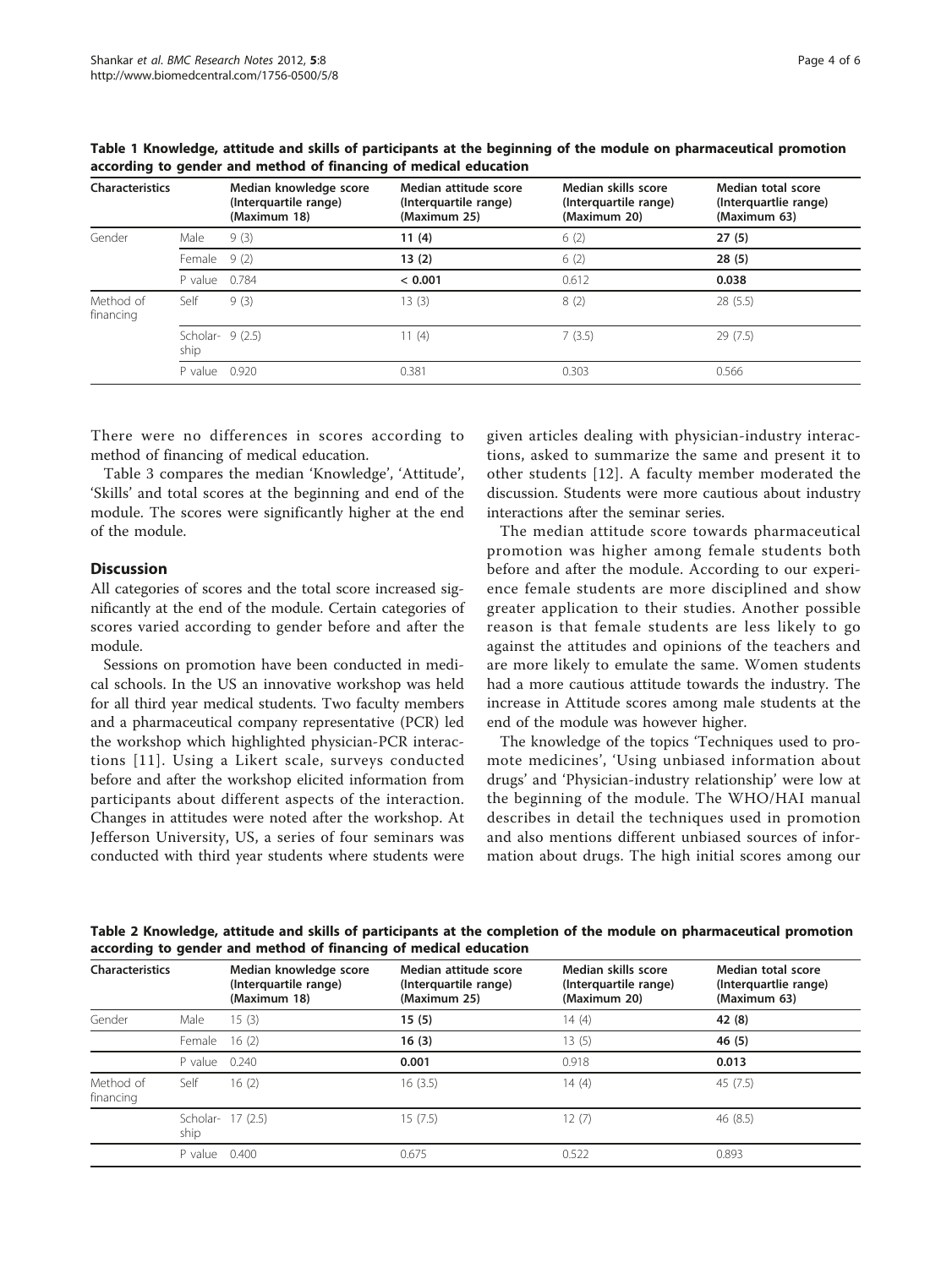<span id="page-4-0"></span>Table 3 Median scores at the beginning and end of the module on pharmaceutical promotion

| Characteristic | Median score (Interguartile range) | P value |         |
|----------------|------------------------------------|---------|---------|
|                | Pre                                | Post    |         |
| Knowledge      | 9(3)                               | 16(2)   | < 0.001 |
| Attitude       | 13(3)                              | 15(4)   | < 0.001 |
| Skills         | 6(2)                               | 14 (5)  | < 0.001 |
| Total          | 28 (6)                             | 45 (8)  | < 0.001 |

students about the importance of promotion and promotion of medicines to consumers may be partly attributed to the inputs they receive during pharmacology practical sessions. All median scores increased to 3 (clear idea) after the module.

The agreement with the statement about 'not accepting a pen from the industry' was low before the module. A pen with the name of a drug company's medicine may serve as a constant reminder to prescribe the medicine [[6](#page-5-0)]. An organization called 'No free lunch' runs a pen amnesty programme where doctors can hand in their drug company pens and receive a 'No free lunch' pen in return [\[13](#page-5-0)]. The American Medical Student association (AMSA) as part of its PharmFree campaign runs a nationwide pen amnesty program.

Seeing and interacting with a MR is very common. Companies spend more than 25% of their marketing budgets on MRs [\[14](#page-5-0)]. MRs may provide information useful to physicians, may provide items like medicine samples which can be given to patients who cannot afford them and provide gifts. An author state MRs raise awareness of untreated conditions and may be doing good to society [\[15](#page-5-0)]. Another authority states that doctors should not see MRs both for reasons of professional integrity and sensible time management [\[16](#page-5-0)].

We were a bit surprised at students rating their skill of analyzing drug advertisements at 1 before the start of the module. The manual however describes analysis of a drug advertisement from many other aspects like pictures, graphs and claims in the advertisement and students may have felt that compared to the end of the module their knowledge at the beginning was low. Critical appraisal of clinical trials is an important skill for a doctor and requires some knowledge of statistics. In Nepal, Statistics is taught by the Department of Community Medicine mainly from a public health perspective. A session on critical appraisal was conducted at Manipal College of Medical Sciences, Pokhara, Nepal [[17\]](#page-5-0) during which problems were noted due to students' poor knowledge of statistics. Teaching of critical appraisal of evidence has been carried out in many centers in developed nations. In the US students learned about appraisal of randomized clinical trials by conducting an in-class randomized trial [\[18](#page-5-0)]. In Ireland a prospective controlled study was done of the impact of a 6 hour workshop on the ability of medical students to critically appraise literature [[19\]](#page-5-0). The authors concluded that the workshop was effective in improving skills. Changes in the teaching of Statistics may be required. Statistics from the viewpoint of clinical research may need to be taught. Students use independent information sources during pharmacology practical sessions. They may not however consider sources such as text books as independent medicine information sources. We are thinking about making the teaching of this important skill more effective. In Nepal many institutions have free access to biomedical journals through the HINARI service of WHO. We are spreading awareness about HINARI and

sources of medicine information. A recent study conducted at four US Medical schools concluded that education about pharmaceutical marketing practices and more restrictive policies governing industry-student relationship increased medical students' skepticism about such relationships and marketing practices and disapproval of industry representatives in the learning environment [[20](#page-5-0)]. A crosssectional survey conducted in the US concluded that health professions students' knowledge and attitudes towards the pharmaceutical industry are formed before graduation and professional curricula should address the influence of sales representatives before postgraduate training [\[21](#page-5-0)].

how to use it, during our session on independent

The strength of our study was the high response rate.

The study also had limitations. The questionnaire used was developed by the authors and the points to be included were developed through consensus. This was the first time we were using a retrospective-pre questionnaire for a study. We explained to students about the philosophy behind this questionnaire and how to answer queries. However, certain students may have faced difficulties though the authors were present to provide support when asked.

The scoring system was developed by the authors in consultation with a biostatistician. The nature of the questionnaire may have influenced student responses. The Knowledge, Attitude and Skills both before and after the module were studied at the end of the module. The facilitators strongly projected an attitude of independence from the pharmaceutical industry. The facilitators' attitudes and the emphasis and focus of the session may have influenced student responses. At the same time facilitators encouraged students to express their opinions freely. The anonymity of respondents was maintained. We have conducted questionnaire based studies previous to this, and have been successful in obtaining free and frank responses from the students.